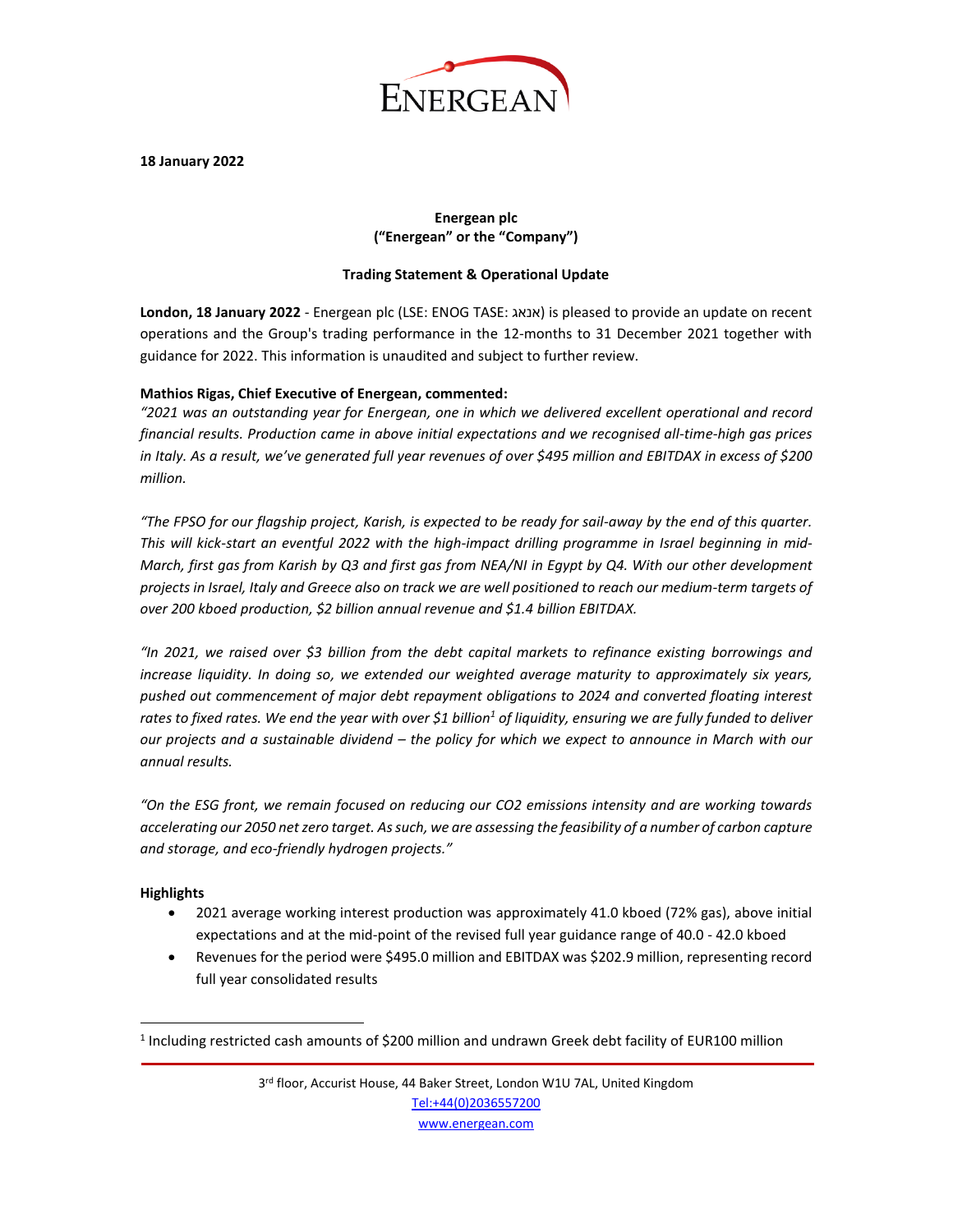

- 2021 capital expenditure was \$359.3 million versus the revised full year guidance range of \$415 485 million
- The Karish development remains within budget and is on track to deliver first gas by Q3 2022
	- $\circ$  On 31 December 2021, the overall project was 92.5% complete<sup>2</sup> with the FPSO being 98.4% complete
	- $\circ$  The vessel is expected be ready for sail-away from Singapore by the end of this quarter
- At 31 December 2021, Energean had total liquidity of over \$1 billion<sup>1</sup> and remains fully-funded for all of its key development projects which remain on track and on budget
- Issued \$450 million senior-secured notes in November 2021, maturing in 2027, with a fixed coupon rate of 6.5%
	- o Combined with the \$2.5 billion senior secured notes issued in February 2021 and the €100 million Epsilon funding signed in December 2021 this has increased the weighted average maturity to six years, with first major repayment in 2024 and blended coupon rate of 5.5%
	- o Converted floating interest rates to fixed
	- o Increased near-term liquidity
- Signed EUR 100 million non-recourse project funding package backed by the Greek State, for the Epsilon development project in Greece which is due online in H1 2023
- Reduced EGPC receivables to \$92 million at 31 December 2021 (40% y-o-y reduction)
	- o This continues the trend of materially reducing the receivables balance since the economic reference date of the acquisition of Edison E&P (31 December 2019: \$222m).

|                                        |            | 12-Months to 31<br>December 2021 | 12-Months to 31<br>December 2020 |
|----------------------------------------|------------|----------------------------------|----------------------------------|
|                                        |            |                                  | (Pro Forma)                      |
| Revenues                               | \$ million | 495.0                            | 335.9                            |
| Cost of production (excluding<br>flux) | \$ million | 246.2                            | 198.9                            |
| Cost of production (excluding<br>flux) | \$/boe     | 16.4                             | 11.3                             |
| Cash SG&A                              | \$ million | 35.6                             | 33.1                             |
| <b>EBITDAX</b>                         | \$ million | 202.9                            | 107.7                            |
|                                        |            |                                  |                                  |

 $2$  As measured by project milestones under the TechnipFMC EPCIC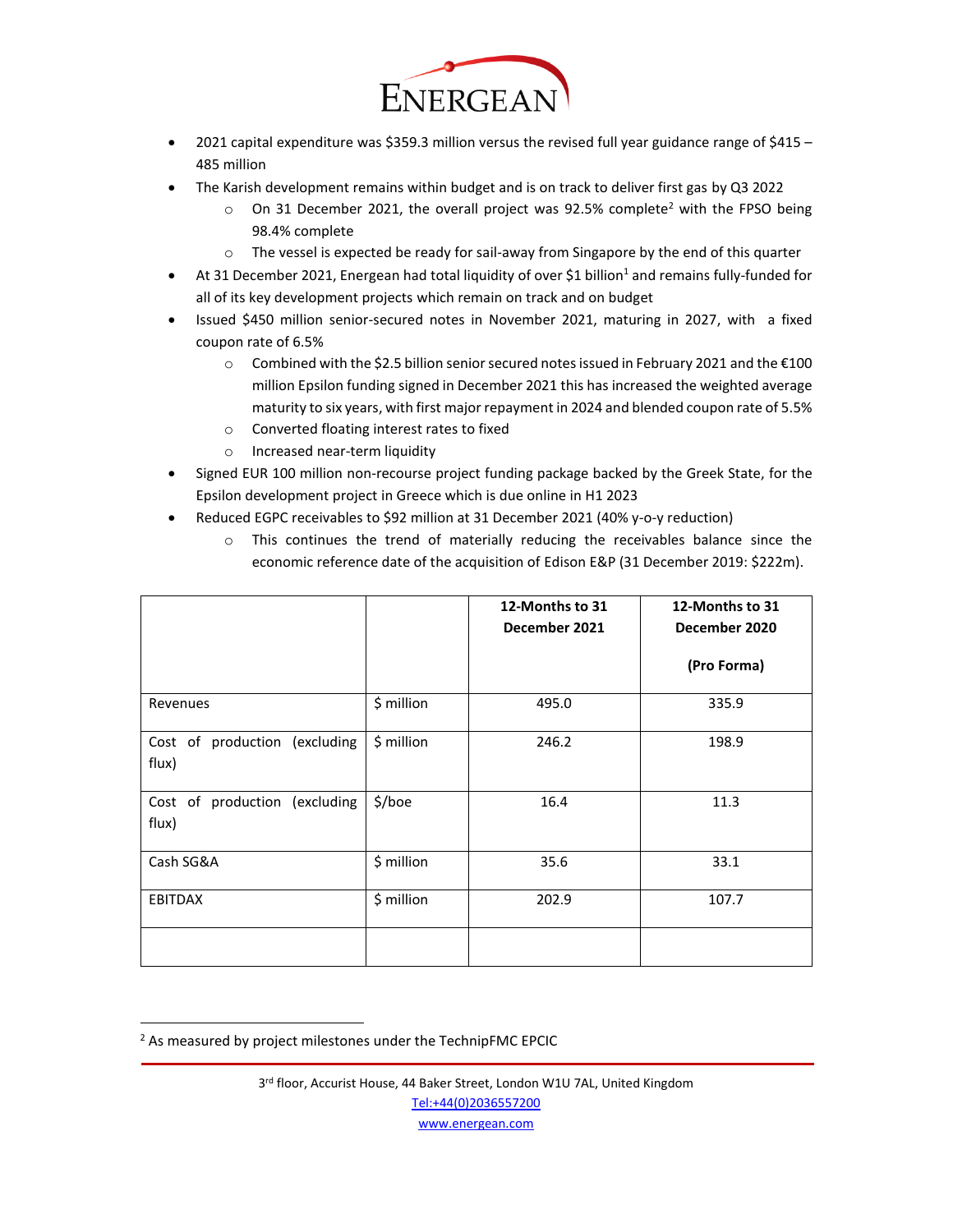

| &<br>production<br>Development                       | \$ million | 359.3   | 460.4   |
|------------------------------------------------------|------------|---------|---------|
| capital Expenditure                                  |            |         |         |
|                                                      |            |         |         |
| <b>Exploration Expenditure</b>                       | \$ million | 54.0    | 105.4   |
| Decommissioning Expenditure                          | \$ million | 4.0     | 3       |
|                                                      |            |         |         |
| (including)<br>restricted<br>Cash<br>amounts)        | \$ million | 930.4   | 202.9   |
| Net debt - consolidated                              | \$ million | 2,048.9 | 1,241   |
| Net debt $-$ plc excluding Israel                    | \$ million | 102.7   | 183.6   |
| Net debt $-$ Israel (Israel debt is<br>non-recourse) | \$ million | 1,946.2 | 1,056.5 |
|                                                      |            |         |         |

# **2022 Outlook**

- 2022 average working interest production, excluding Israel, is expected to be 35.0 40.0 kboed. Israel production rate in 2022 is expected to average 25.0 – 30.0 kboed and will be a function of both the first gas date and the commercial ramp up achieved in the initial days and weeks of production
- 2022 development and production capital expenditure is expected to be \$710 760 million<sup>3</sup>
	- o Includes completing the flagship Karish development and continued progress on other key development projects in Israel (Karish North, Second Oil Train & Riser), Egypt (NEA/NI), Greece (Epsilon) and Italy (Cassiopea)
- Excluding any further impact from COVID-19, the Energean Power FPSO is expected to be ready to sail-away this quarter, with first gas from Karish by Q3 2022
- Commencement of the high-impact growth drilling campaign in Israel, including Block 12, in March 2022
	- o First drilling results anticipated during Q2 2022
- First gas from the first well at NEA/NI (Egypt) expected in H2 2022
- Ongoing progress towards net zero target and detailing of plans to accelerate net zero commitment ahead of 2050
	- o Pre-Front-End Engineering Design ("**pre-FEED**") on the carbon capture and storage ("**CCS**") project in Greece underway and expected to complete by Q2 2022

<sup>&</sup>lt;sup>3</sup> Includes (i) \$140 million of payments to Technip under the EPCIC which may be deferred (ii) \$120 million of underspend carried over from 2021 and (iii) \$120 million of Karish North, Second Oil Train and Riser growth expenditure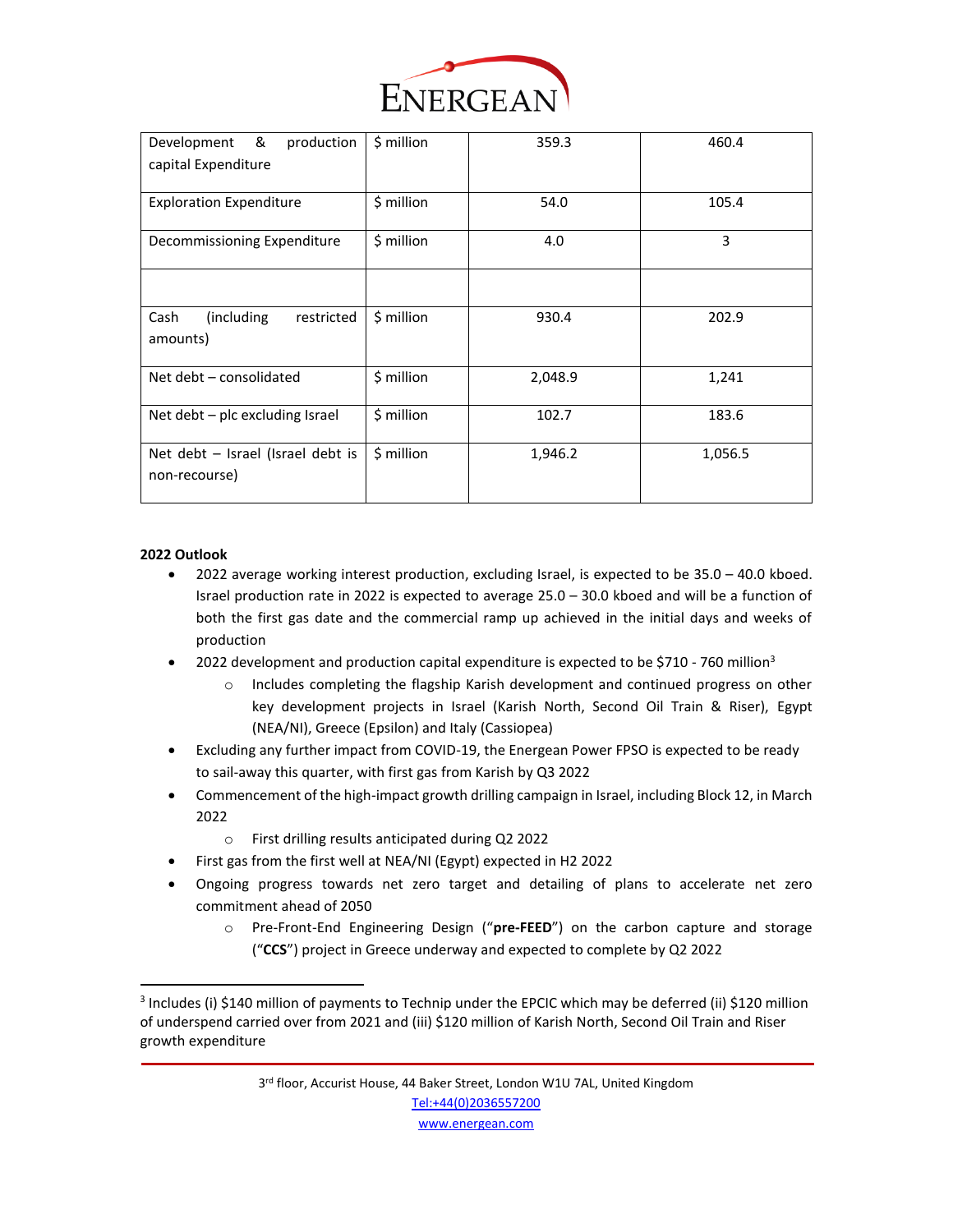

• Dividend Policy to be announced with annual results in March 2022

#### **Webcast & conference call**

A webcast will be held today at 08:30 GMT / 10:30 Israel Time

**Webcast:** <https://edge.media-server.com/mmc/p/fkryxi6m>

**Dial-In:** +44 (0) 2071 928338

**Dial-In (Israel only):** 035308845

**Confirmation code:** 2576809

Should you have any questions please contact energean@fticonsulting.com.

The presentation will be made available at www.energean.com ahead of the call.

#### **Enquiries**

ir@energean.com

Maria Martin, Head of Corporate Finance Tel: +44 7917 573 354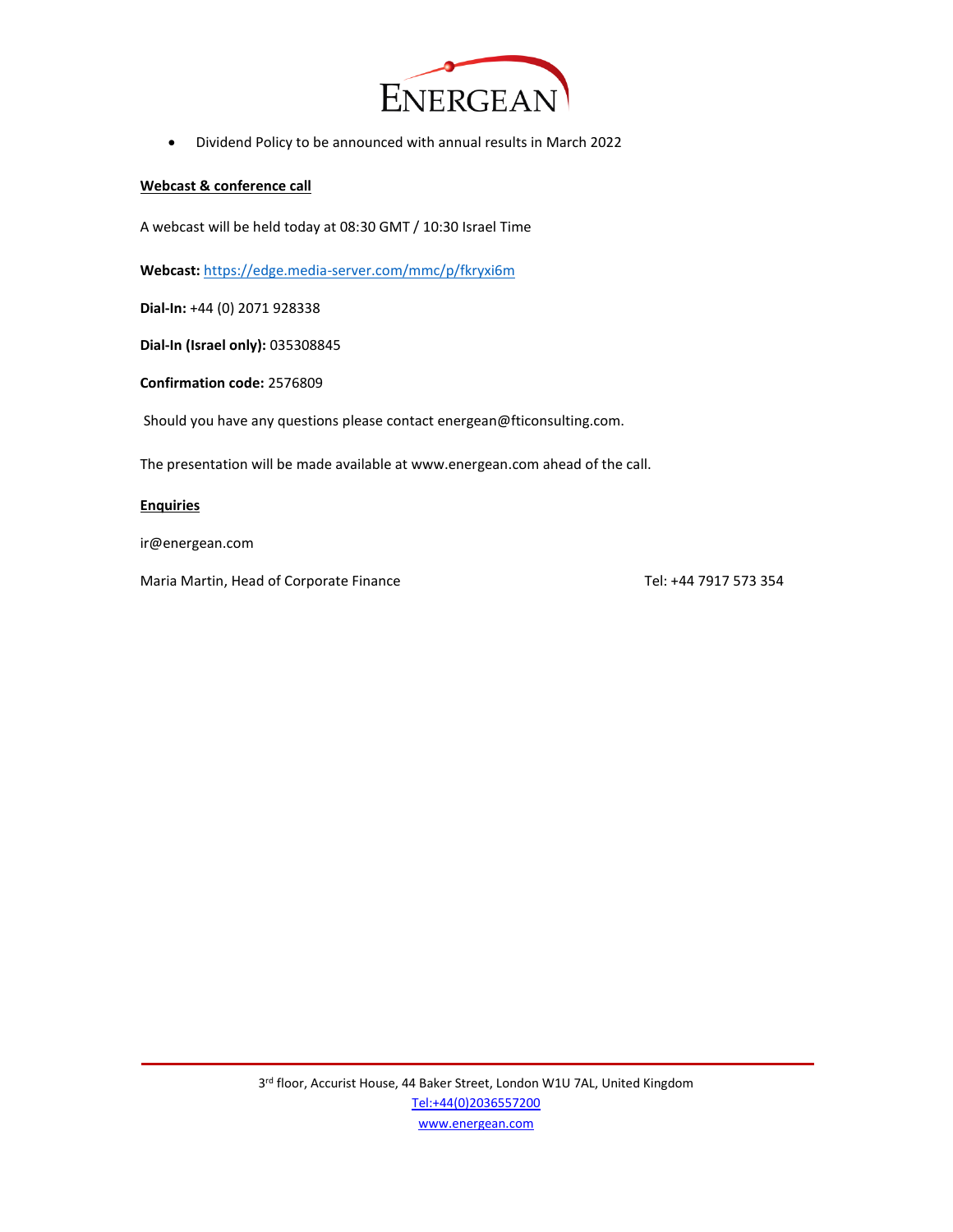

#### **Energean Operational & Financial Review**

#### **Production**

In the 12-months to 31 December 2021, average working interest production was 41.0 kboed (72% gas), at the mid-point of the revised full year guidance of 40.0 – 42.0 kboed and above the initial guidance range given in January 2021 of 35.0 – 40.0 kboed.

2022 Israel production is dependent on both the timing of first gas, the speed at which Energean's gas buyers transition away from existing suppliers and the extent to which additional volumes can be sold on a spot basis on the domestic market. The three Karish production wells are expected to have an immediate ability to ramp up to fill the FPSO capacity, which will be an initial 6.5 Bcm/yr, increasing to 8 Bcm/yr once the growth projects come onstream in H2 2023. The 2022 guidance range of 25.0 – 30.0 kboed represents gas sales of  $1.0 - 1.3$  Bcm plus  $5.0 - 6.6$  kbod liquids. Energean expects its gas buyers to ramp up to full annual contracted quantity by Q3 2023, 12-months following first production.

|                                               | FY 2021      | FY 2022 guidance                   |
|-----------------------------------------------|--------------|------------------------------------|
|                                               | <b>Kboed</b> | <b>Kboed</b>                       |
|                                               |              |                                    |
| Israel                                        |              | $25.0 - 30.0$                      |
|                                               |              | (including $1.0 - 1.3$ bcm of gas) |
| Egypt                                         | 29.1         | $24.5 - 28.0$                      |
| Italy                                         | 9.9          | $9.0 - 10.0$                       |
| Greece and Croatia                            | 1.3          | $1.0 - 1.5$                        |
| UK                                            | 0.7          | 0.5                                |
| <b>Total production (including</b><br>Israel) | 41.0         | $60.0 - 70.0$                      |
| <b>Total production (excluding</b>            | 41.0         | $35.0 - 40.0$                      |
| Israel)                                       |              |                                    |

#### **Israel**

# *Karish Project Progress*

Energean remains on track to deliver first gas from the Karish gas development project by Q3 2022. At 31 December 2021, the project was approximately 92.5% complete<sup>4</sup>.

3<sup>rd</sup> floor, Accurist House, 44 Baker Street, London W1U 7AL, United Kingdom [Tel:+44\(0\)2036557200](tel:+44(0)2036557200)

[www.energean.com](http://www.energean.com/)

<sup>&</sup>lt;sup>4</sup> As measured by project milestones under the TechnipFMC EPCIC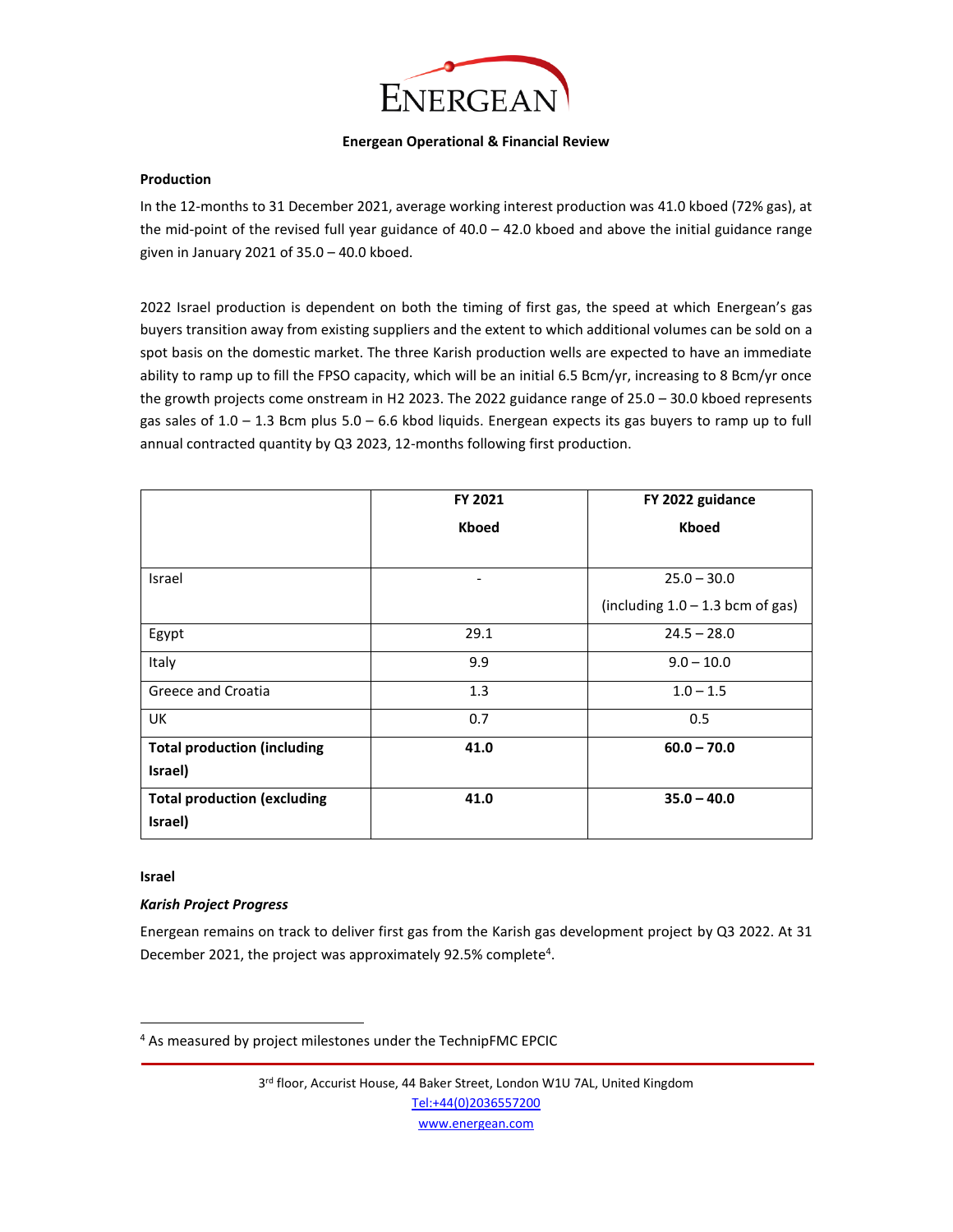

In December 2021, the penultimate major technical milestone associated with the construction of the Energean Power FPSO was successfully completed. This involved testing the telescopic design of the emergency flare stack which will allow the vessel to pass under the Suez Canal Bridge, hence avoiding the need to either sail around Africa or to install the system in the Mediterranean Sea. This has further reduced the environmental footprint of the construction phase whilst shortening the schedule.

The FPSO is expected to be ready for sail-away from Singapore by the end of this quarter. We expect approximately four – five months from sail-away to first gas, including the tow from Singapore to Israel, hook-up and commissioning. Commissioning and testing of mechanical and electrical systems is being done in the yard before sail-away with the final commissioning work to be performed offshore upon arrival in Israeli waters.

|                         | % Completion at 31 December 2021 <sup>5</sup> |
|-------------------------|-----------------------------------------------|
| <b>Production Wells</b> | 100.0                                         |
| <b>FPSO</b>             | 98.4                                          |
| Subsea                  | 83.6                                          |
| Onshore                 | 99.9                                          |
| <b>Total</b>            | 92.5                                          |

# *Growth Projects*

In December 2021, Energean signed an EPC contract with KANFA AS for the second oil train, which will increase the FPSO's liquid production capacity to 32.0 kbod from 18.0 kbod.

The second oil train, second gas sales riser and Karish North are progressing on schedule and are on track to come onstream in H2 2023.

The Karish North development well is scheduled to be drilled during the summer 2022 following completion of the Athena (Block 12) exploration well and the Karish Main-04 appraisal well.

# *Drilling Campaign*

Energean's preparatory work ahead of this quarter's drilling campaign is progressing in line with expectations. The Drilling Campaign is expected to commence in March 2022 with the following sequence:

Athena (Block 12) – Exploration - Firm

Karish Main 4 – Appraisal – Firm

<sup>&</sup>lt;sup>5</sup> As measured by project milestones under the TechnipFMC EPCIC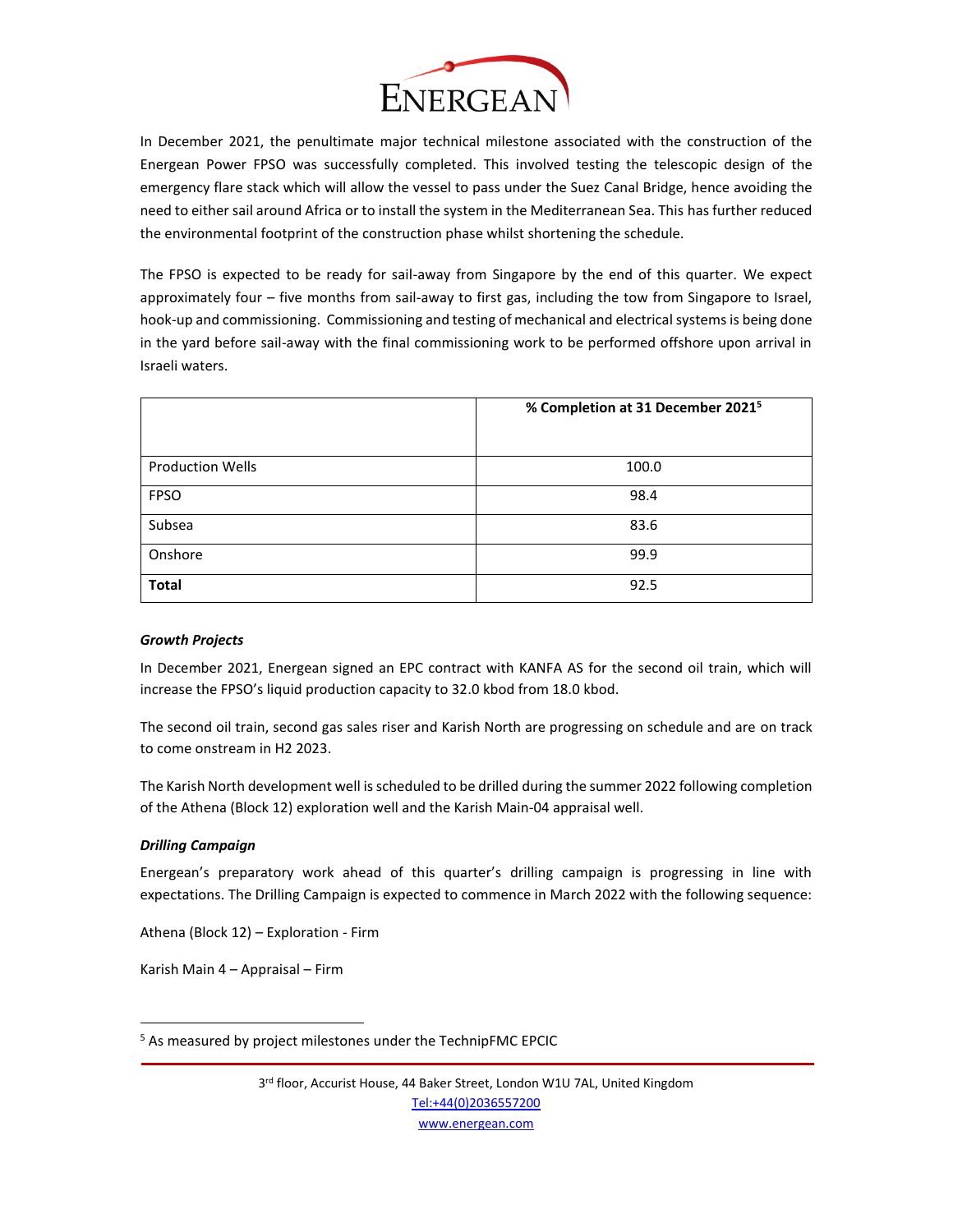

Karish North – Development – Firm

Hermes (Block 31) – Exploration – Optional

Hercules (Block 23) – Exploration - Optional

A decision on whether to drill the optional wells, as part of this drilling campaign, will be made in Q3 2022.

Local Israeli market opportunities as well as export commercialisation routes are being matured to access international gas prices if (and when) additional volumes become available.

#### *Gas Contracts*

As previously announced, in November 2021, Dalia sent notices to Energean purporting to terminate its gas sales agreement (which represents 0.8bcm/yr of contracted gas sales), whilst also attempting to reserve its rights by claiming that should the notices be determined to be invalid or wrongly issued, the gas sales agreement would not have been terminated.

Energean believes that the notices served by Dalia are invalid and constitute a material breach of contract, giving it the right to terminate the contract. Energean has exercised this right. If Dalia does not withdraw its notices the gas sales agreement will be terminated and Energean will seek to recover any damages suffered by it as a result.

Energean has identified a number of incremental buyers for its gas reserves and prospective resources. In Israel, the third gas fired power plant auctioned as part of the IEC privatisation process (Hagit) has been awarded. The winning consortium is now seeking gas supply.

In December 2021, Energean signed an MOU with EGAS for the sale and purchase of up to 2 Bcm/yr of natural gas on average for a period of 10 years, commencing with initial volumes of up to 1 Bcm/yr. This represents a commercialisation option for gas resources discovered in the 2022/23 drilling campaign.

Energean is confident of selling all volumes profitably and commercial discussions are underway with a number of domestic and international buyers.

# **Egypt**

In the 12-months to 31 December 2021, working interest production from the Abu Qir area averaged 29.1 kboed (87% gas), around the mid-point of full year production guidance (28.5 – 30.0 kboed). Q4 production was impacted by scheduled work-over activities.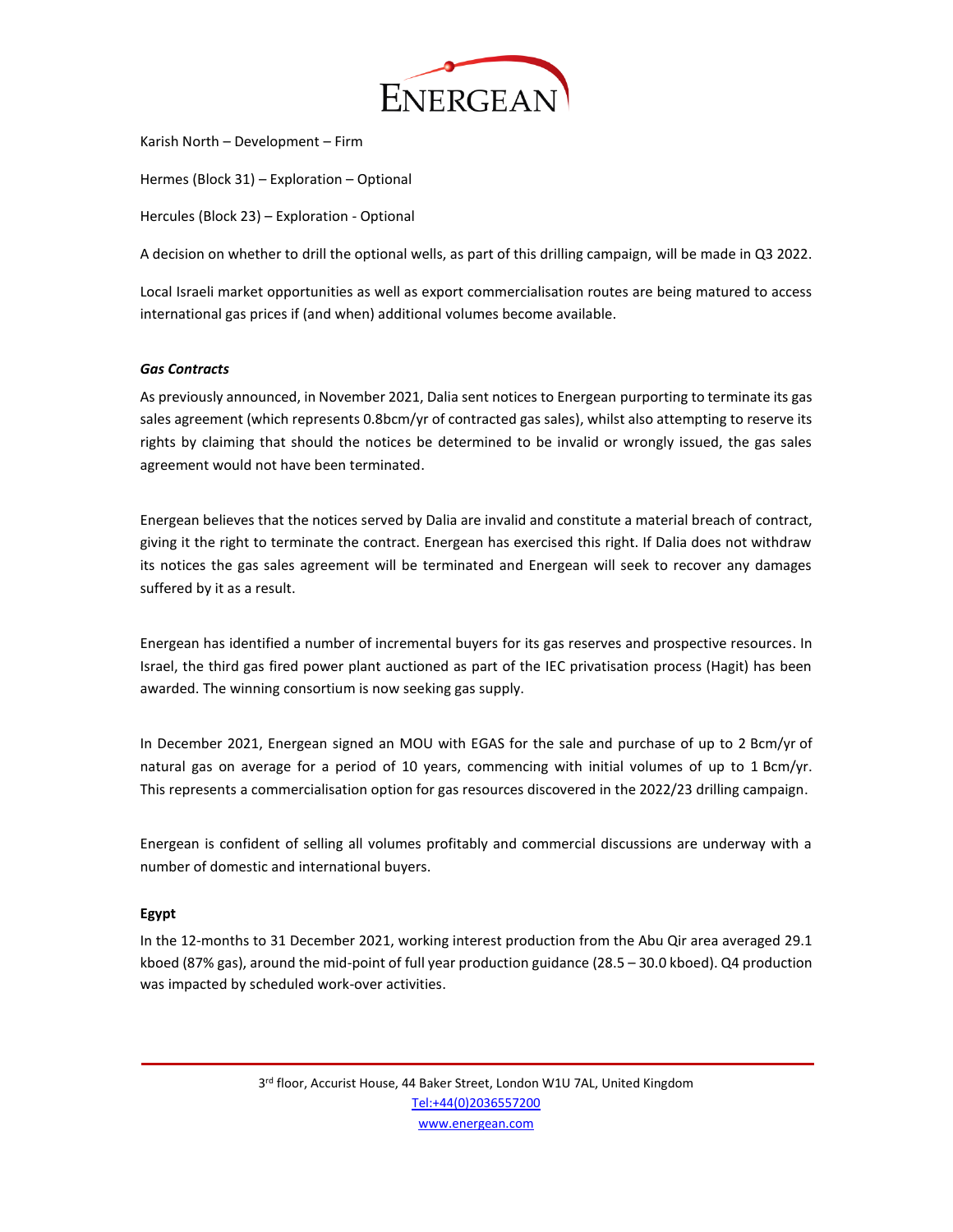

NEA/NI is progressing on budget and on schedule, being 37.0% complete as of 31 December 2021. Onshore fabrication of the subsea kit is progressing well. First gas from one well is anticipated in 2H 2022, with the remaining three wells expected online in 1H 2023. On 9 January 2022, the rig contract for the four well drilling campaign was signed with EDC for the El Qaher-1 jack-up rig.

At 31 December 2021, net receivables (after provision for bad and doubtful debts) in Egypt were \$92 million, of which \$49 million was classified as overdue. Energean has reduced its net EGPC receivables balance by over 50% compared to the balance prevailing at the economic reference date of the Edison E&P acquisition (31 December 2019: \$222 million), highlighting the successful outcome of Energean's strategy to reduce the receivables balance and generating additional value from the acquisition.

Cash collection from EGPC during the 12-months of 2021 was \$209 million, which was above budget.

# *New onshore exploration acreage signed*

On 3 January 2022, an international consortium led by Energean Egypt (50% operator and Croatia's INA Nafta 50%) was awarded an exploration licence for the East Bir El-Nus concession (Block-8), in the Western Desert of Egypt. The award is in line with Energean's strategy to increase and diversify its presence in Egypt and reinforces its commitment to the country.

The work programme for the licence includes a 170km 2D seismic survey, a 200km<sup>2</sup> 3D seismic survey plus two exploration wells, which are expected to target estimated resources (in place) of approximately 100 mmboe.

# **Europe**

# *Italy*

In the 12-months to 31 December 2021, working interest production from Italy averaged 9.9 kboed (41% gas), at the top end of full year production guidance (9.5 – 10.0 kboed).

First gas from Cassiopea remains on track for 1H 2024, being 24.2% complete as of 31 December 2021.

# *Greece and the Adriatic*

In the 12 months to 31 December 2021, working interest production from Greece and Croatia averaged 1.3 kboed (12% gas), slightly lower than the full year production guidance of 1.5 kboed due to downtime for scheduled maintenance on the Prinos Assets in Greece.

# *Greece*

On 27 December, the EUR 100 million funding package, backed by the Greek State, for the Epsilon and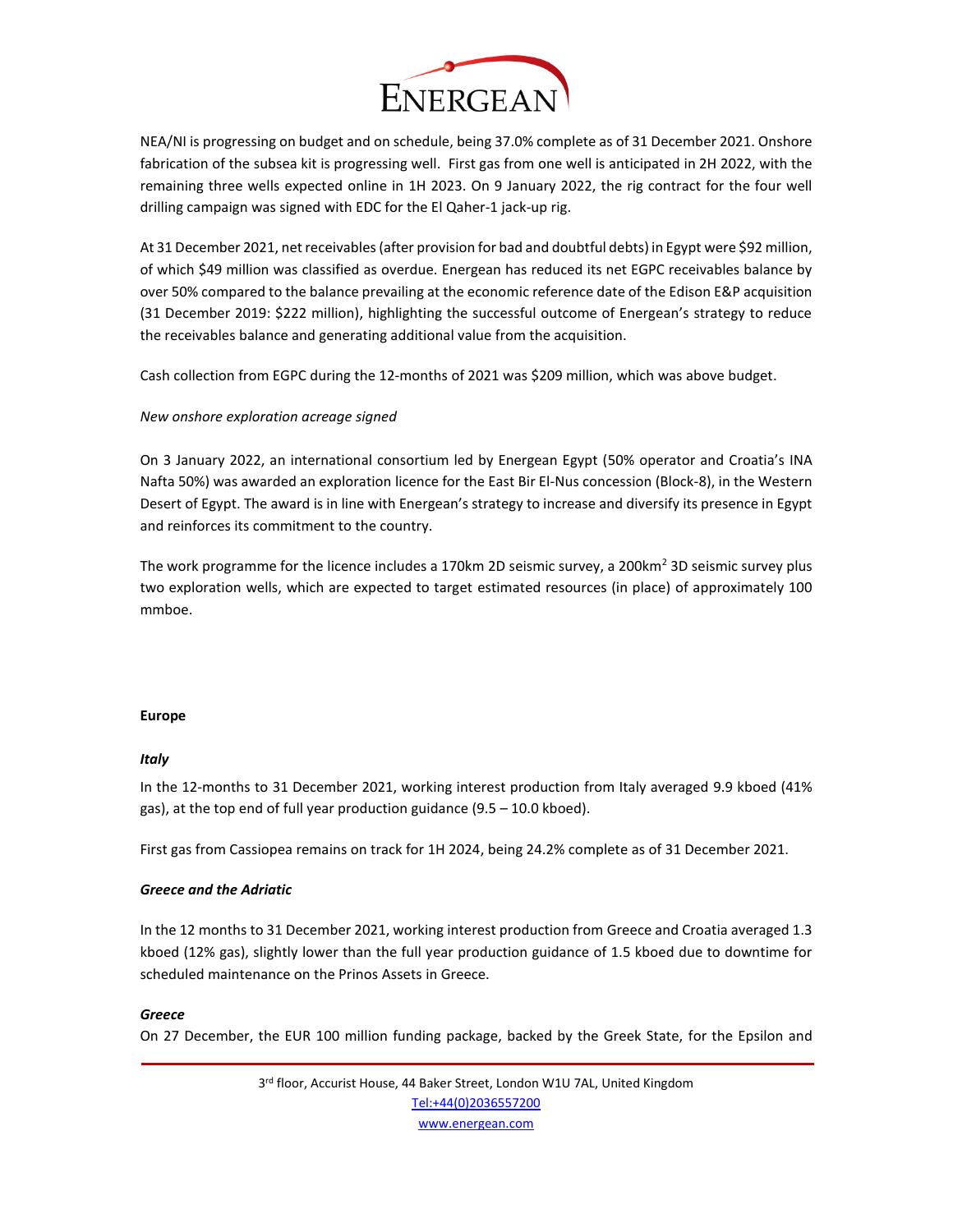

Prinos area development was finalised. EUR 90.5 million was provided by the Black Sea Trade and Development Bank ("**BSTDB**") and EUR 9.5 million directly by the Greek State. The tenor is seven and eight years respectively with first repayment not due until 2027. The blended interest rate is 2%. This Facility is non-recourse to the Group.

Following the signing of the funding package, Energean has recommenced work on the Epsilon development which includes the completion of the Lamda platform, tie back to the existing Prinos complex and completion of three wells which were pre-drilled in 2019. First oil from the Epsilon development, which has 2P reserves and 2C resources of 53 mmboe<sup>6</sup> in aggregate, is expected in 1H 2023.

Pre-FEED for the Prinos CCS project is progressing well and is expected to complete by Q2 2022.

# *Croatia*

Energean is currently in FEED for the development of the Irena gas field, located five kilometres north of the Izabela field offshore Croatia, with the target to take FID on the project in Q4 2022. If progressed, first gas is anticipated in Q4 2024. The field has mid-case resources of 0.93 bcm (5.6 mmboe).

# *United Kingdom*

In the 12-months to 31 December 2021, production in the UK North Sea was 0.7 kboed (16% gas), ahead of full year guidance of 0.5 kboed due to extended production from the Wenlock field.

The Glengorm Central appraisal well contained no commercial hydrocarbons and has been plugged and abandoned. A comprehensive data analysis program is underway. The results of the Glengorm appraisal programme will be evaluated to inform forward plans for the P.2215 licence.

Energean has received interest from third parties with respect to the potential sale of its UK assets portfolio and is continuing to consider and develop its options.

# *Malta*

On 17 December 2021, Energean terminated its Malta Exploration Study Agreements (Blocks 1,2, and 3 of Area 3). This marked an exit from operations in the country.

# **Financing**

# <sup>6</sup> YE 2020 CPR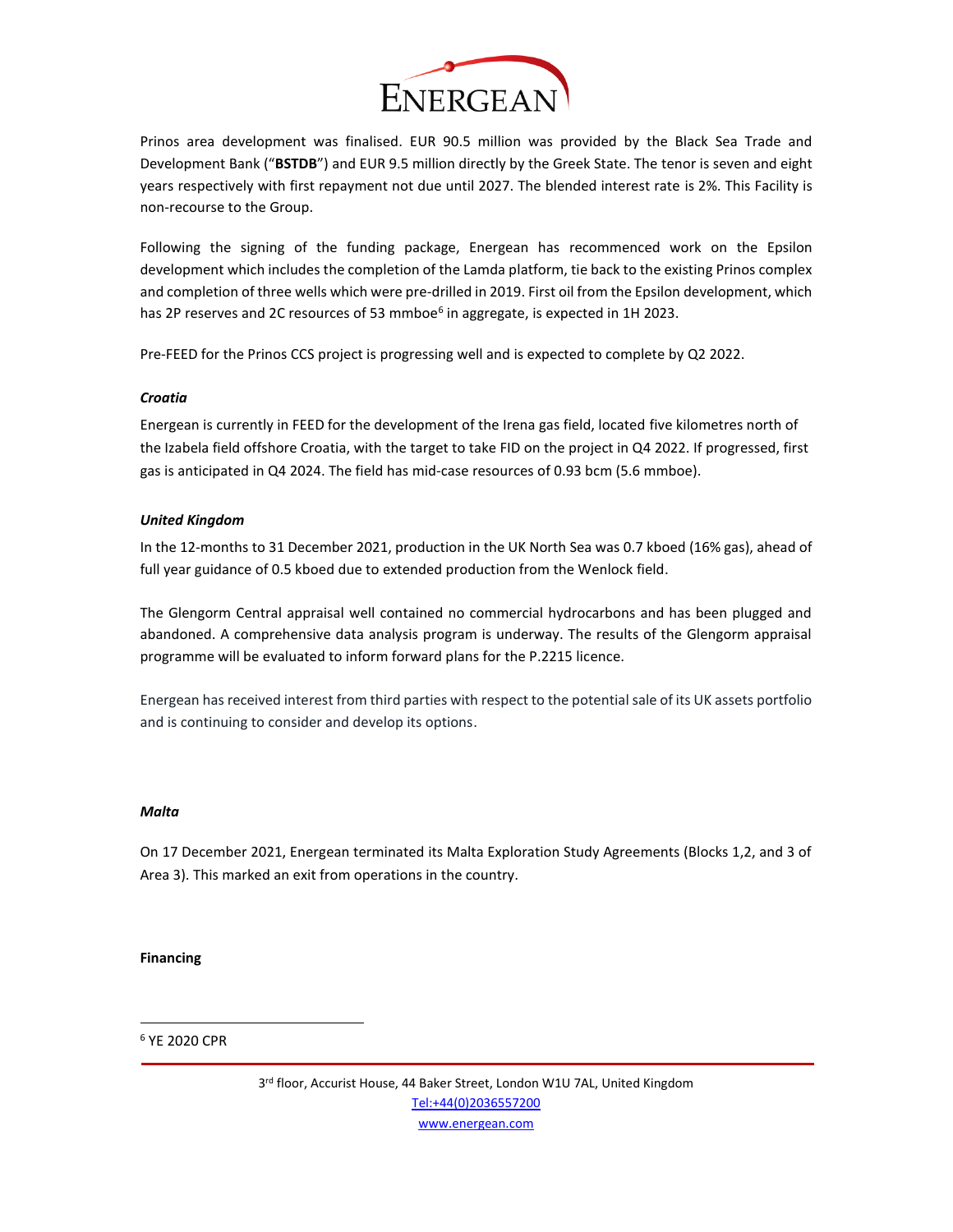

During the course of 2021, Energean raised over \$3 billion of funding including: (i) \$2.5 billion senior secured notes, non-recourse to the Group, at the 100% subsidiary Energean Israel, (ii) EUR100 million Greek statebacked loan, non-recourse to the Group, at Energean Greece and (iii) \$450 million senior secured notes at Energean plc.

- The funds raised were used mainly to refinance the Israel Project Finance bank facility, and the Reserve Based Lending ("**RBL**") facilities in place for the Greek and Egyptian assets, as well as to fund the ongoing Group developments.
- This funding has increased near-term liquidity in excess of \$1 billion, pushed out commencement of debt repayments to 2024 and increased Energean's weighted average debt maturity to approximately six years as of 31 December 2021
- \$2.6 billion of this funding is project funding non-recourse to Energean plc
- In accessing the bond markets, Energean has converted floating interest rate exposure to fixed rates giving a blended average interest rate of approximately 5%.

# **ESG**

In December 2021, the Carbon Disclosure Project (CDP) upgraded its rating for Energean to B, from B- in the previous year (this compares to a flat y-o-y sector average of C). Energean implemented a zero flaring policy across its operated sites and rolled out 'Green electricity' in Israel, Greece and Italy.

Energean published its first Climate Change Policy and was awarded 'Best ESG Energy Growth Strategy – Europe 2021' by CFI.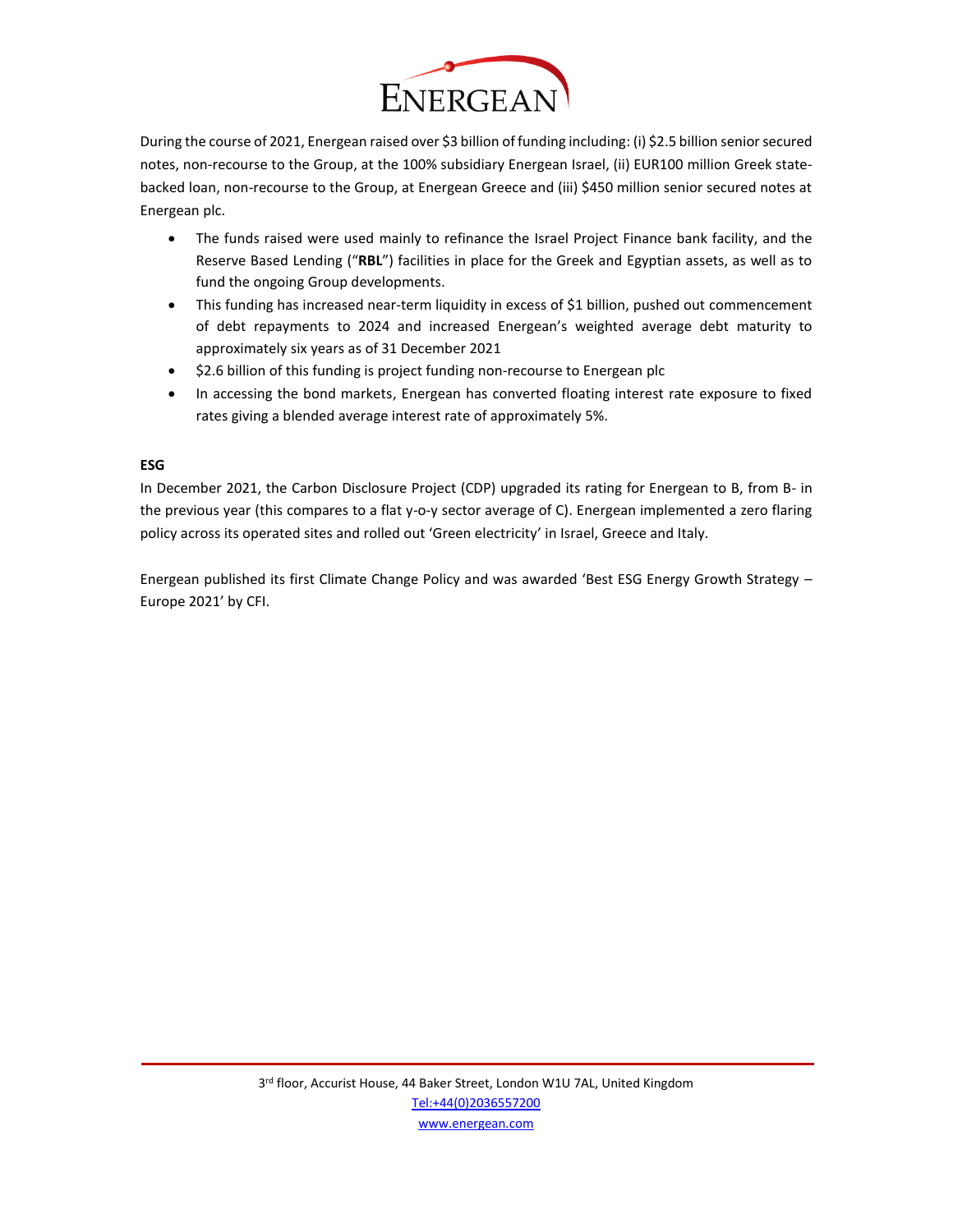

# **12-months to 31 December 2021 performance and 2022 guidance**

|                                                              | FY 2022 guidance                                            | FY 2021                                                         |
|--------------------------------------------------------------|-------------------------------------------------------------|-----------------------------------------------------------------|
|                                                              |                                                             |                                                                 |
| Consolidated net debt (\$ million)                           | $2,600 - 2,800^7$                                           | 2,048.9                                                         |
|                                                              |                                                             |                                                                 |
| Cost of Production (Operating Costs plus<br>Royalties)       |                                                             |                                                                 |
| Israel (\$ million) <sup>8</sup><br>$\overline{\phantom{a}}$ | 90-120                                                      | $\blacksquare$                                                  |
| Egypt (\$ million)<br>$\blacksquare$                         | 60                                                          | 51.3                                                            |
| Italy (\$ million)<br>$\overline{\phantom{a}}$               | 150 (including flux costs of<br>approximately \$20 million) | 153.8 (including flux costs of<br>approximately \$13.9 million) |
| Greece & Croatia (\$ million)<br>$\overline{\phantom{a}}$    | 30                                                          | 26.8                                                            |
| UK North Sea (\$ million)<br>$\overline{\phantom{a}}$        | 30                                                          | 28.2                                                            |
| <b>Total Cost of Production (\$ million)</b>                 | 360-390                                                     | 260.1                                                           |
|                                                              |                                                             |                                                                 |
| Cash SG&A (\$ million)                                       | $35 - 40$                                                   | 35.6                                                            |
|                                                              |                                                             |                                                                 |
| Development<br>production<br>and<br>capital<br>expenditure   |                                                             |                                                                 |
| Israel (\$ million)<br>$\overline{\phantom{a}}$              | 450-500 <sup>9</sup>                                        | 242.7                                                           |
| Egypt (\$ million)                                           | 140                                                         | 52.4                                                            |

 $7$  Forecast net debt is presented on a gross basis. i.e. without amortisation of fees

3<sup>rd</sup> floor, Accurist House, 44 Baker Street, London W1U 7AL, United Kingdom [Tel:+44\(0\)2036557200](tel:+44(0)2036557200)

[www.energean.com](http://www.energean.com/)

<sup>8</sup> Based on 0.9-1.2bcm of gas sales

<sup>&</sup>lt;sup>9</sup> Includes (i) \$140 million of payments to Technip under the EPCIC which may be deferred (ii) \$120 million of underspend carried over from 2021 and (iii) \$120 million of Karish North, Second Oil Train and Riser growth expenditure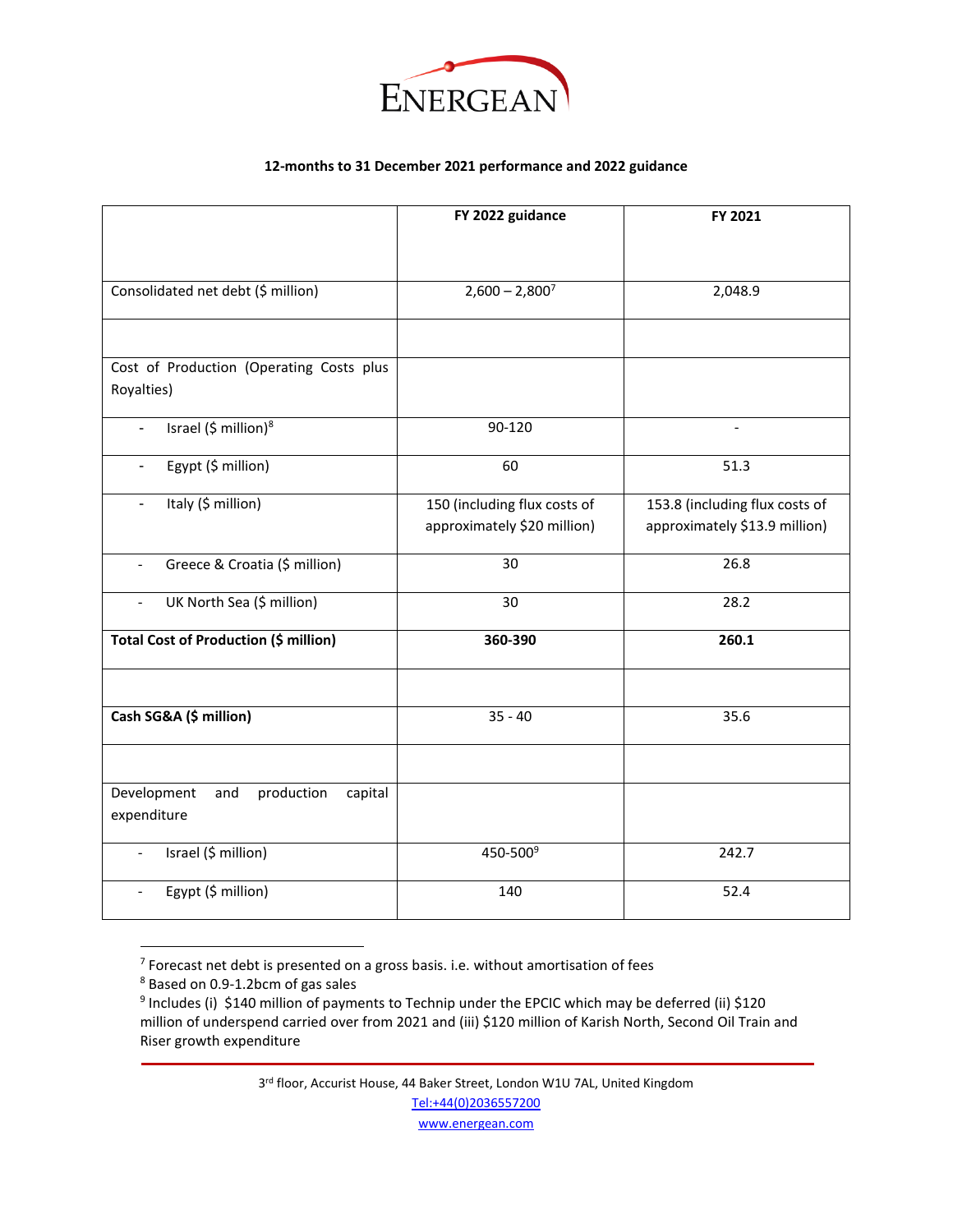

| Italy (\$ million)                                                           | 80      | 42.9  |
|------------------------------------------------------------------------------|---------|-------|
| Greece and Croatia (\$ million)<br>$\blacksquare$                            | 35      | 9.7   |
| UK North Sea (\$ million)<br>$\overline{\phantom{0}}$                        | 5       | 11.6  |
| <b>Total Development &amp; Production Capital</b>                            | 710-760 | 359.3 |
| Expenditure (\$ million)                                                     |         |       |
|                                                                              |         |       |
| <b>Exploration Expenditure</b>                                               |         |       |
| Israel (\$ million)<br>$\overline{\phantom{a}}$                              | 85      | 6.0   |
| Egypt, Italy, Greece and Croatia (\$<br>$\overline{\phantom{a}}$<br>million) | 5       | 7.2   |
| UK North Sea (\$ million)                                                    | 10      | 40.8  |
| Total Exploration Expenditure (\$ million)                                   | 100     | 54.0  |
|                                                                              |         |       |
| Decommissioning                                                              |         |       |
| UK North Sea                                                                 | 5       | 0.0   |
| Italy                                                                        | 15      | 4.0   |
| Decommissioning expenditure (\$ million)                                     | 20      | 4.0   |

#### **Forward looking statements**

*This announcement contains statements that are, or are deemed to be, forward-looking statements. In some instances, forward-looking statements can be identified by the use of terms such as "projects", "forecasts", "anticipates", "expects", "believes", "intends", "may", "will" or "should" or, in each case, their negative or other variations or comparable terminology. Forward-looking statements are subject to a number of known and unknown risks and uncertainties that may cause actual results and events to differ materially from those expressed in or implied by such forward-looking statements, including, but not limited to: general economic and business conditions; demand for the Company's products and services; competitive* 

> 3<sup>rd</sup> floor, Accurist House, 44 Baker Street, London W1U 7AL, United Kingdom [Tel:+44\(0\)2036557200](tel:+44(0)2036557200) [www.energean.com](http://www.energean.com/)